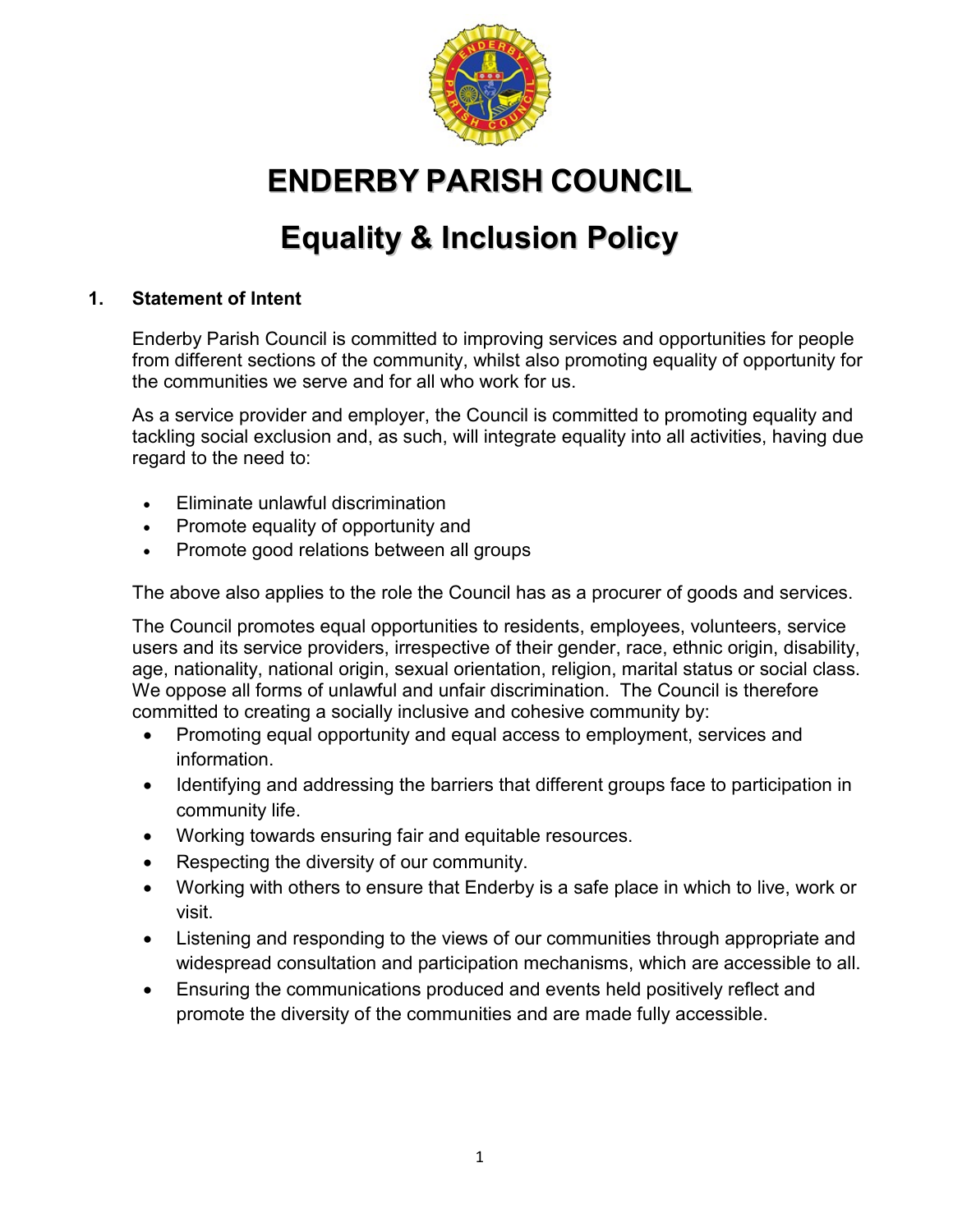#### **2. Commitment to Service Users**

It is the Council's aim to *"Put its Customers First"* when developing and delivering its services by engaging with residents and service users to ensure they get the services they need and can influence and shape the way the Council works. We will:

- Respect and value staff, service users, councillors, volunteers and partners so that they are treated with dignity and respect;
- Engage effectively with our communities so that people can influence decisions that affect their lives;
- Empower people in their communities to shape and tackle local issues;
- Ensure services are centred on meeting the needs of our customers;
- Promote fair pay and equal access to employment and learning and development opportunities; and
- Build a clear picture of local need based on what local people have told us and what we know about our service users.

The intention is that these equality priorities will enable the Council to meet its commitment. Emphasis will be given to the importance of listening and engaging with the community to develop and deliver services responsively. Priorities will guide Council decisions and ensure that changes made to the services continue to reflect the individual needs of the Council and its service users.

As part of the Council's community engagement priorities will be reviewed based on the information provided by service users.

The Council is committed to ensuring that its services are accessible to all and therefore the Council will respond by:

- Ensuring residents are aware of the Council's services and that their delivery is sensitive to the needs of residents'.
- Ensuring that all those in the community may visit the Council's meeting rooms and open spaces.
- Ensuring that information provided regarding the Council's services is accessible to the public on the Council's website [https://www.enderbyparish.org.uk/,](https://www.enderbyparish.org.uk/) its [Facebook](https://www.facebook.com/enderbyparish/?ref=settings) pages and via [Twitter.](https://twitter.com/enderbypc)
- Engaging with all sections of the community.

# **3. Responsibility and Commitment as an Employer**

All employees whether full-time, part-time, fixed contract, agency workers or temporary, will be treated fairly and equally. Selection for employment, promotion, training, remuneration or any other benefit will be on the basis of attitude and ability. All employees will be helped and encouraged to develop their full potential and the talents and resources of the workforce will be fully utilised to maximise the efficiency of the organisation.

- Every employee is entitled to a working environment that promotes dignity and respect to all. No form of intimidation, bullying or harassment will be tolerated.
- The commitment to our equal opportunities in the workplace is good management practice and makes sound business sense.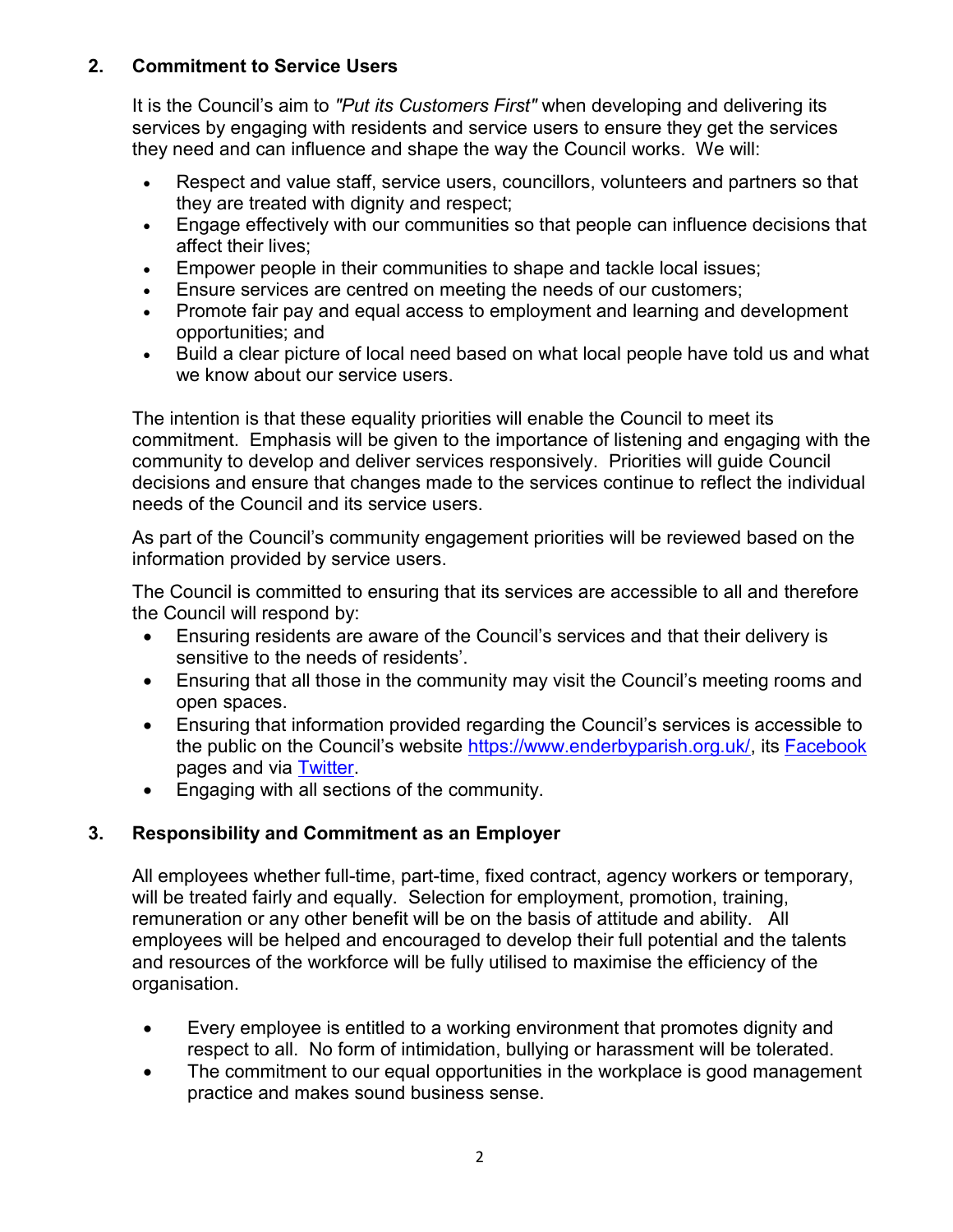- Breaches of our Equality & Inclusion Policy will be regarded as misconduct and could lead to disciplinary proceedings.
- This policy is fully supported by all management.

# **Recruitment & Selection Procedures**

The Council's aim is to ensure that there are no discriminatory barriers to the employment and promotion of members of any group.

- When a post becomes vacant, an accurate job description, either a new one or an existing one, will be reviewed and drawn up before the job is advertised. No unnecessary duties will be included to avoid the possibility of direct or indirect discrimination.
- Person Specifications will be written to cover only the qualities essential and desirable to the post. Unnecessary physical requirements will be discarded. The value of skills gained through non-traditional work will be considered. The competence gained through experience will be balanced against that gained through more formal routes.
- All vacancies will be advertised using whatever medium/media deemed relevant to reach all parts of the community. The advertisement will promote the Council's commitment to equality for all.
- Criminal offences will not, in themselves, be a reason for debarring an applicant from equal treatment in the recruitment and selection process where the offence is relevant to the duties of the individual as an employee.
- Short-listing will take place by a minimum of two Members and the Clerk. The process of short-listing candidates for interview will be based on a proper assessment of the requirements from the job description and person specification against the details of the individual application form.
- Reasons for rejecting or selecting candidates for interview will be recorded and kept by the Council for a minimum period of 6 months.
- When any form of testing is used as part of the recruitment procedure, steps will be taken to ensure that it is appropriate and an unbiased means for assessing the skills and attributes necessary for the job.
- Prior to interviewing, a common core of questions which are relevant to the jobrelated requirements will be prepared and issued to all interviewers.
- Interviews will be conducted by a minimum of three persons. The assessment of the successful candidate will be based against clearly identified requirements for the job as detailed in the job description and person specification.
- Questions will not be asked regarding marriage prospects, family arrangements, religion, sexual orientation, or a disabled person's impairment, unless permitted under appropriate legislation, or any other question which may lead to assumption or stereotyping.
- All persons involved in the selection interview will complete a standard interview form detailing reasons for rejection/selection. These will be kept for a minimum of 6 months.
- All unsuccessful applicants will be advised that should they so request, a confidential feedback of a written explanation as to reasons for their non-selection will be provided.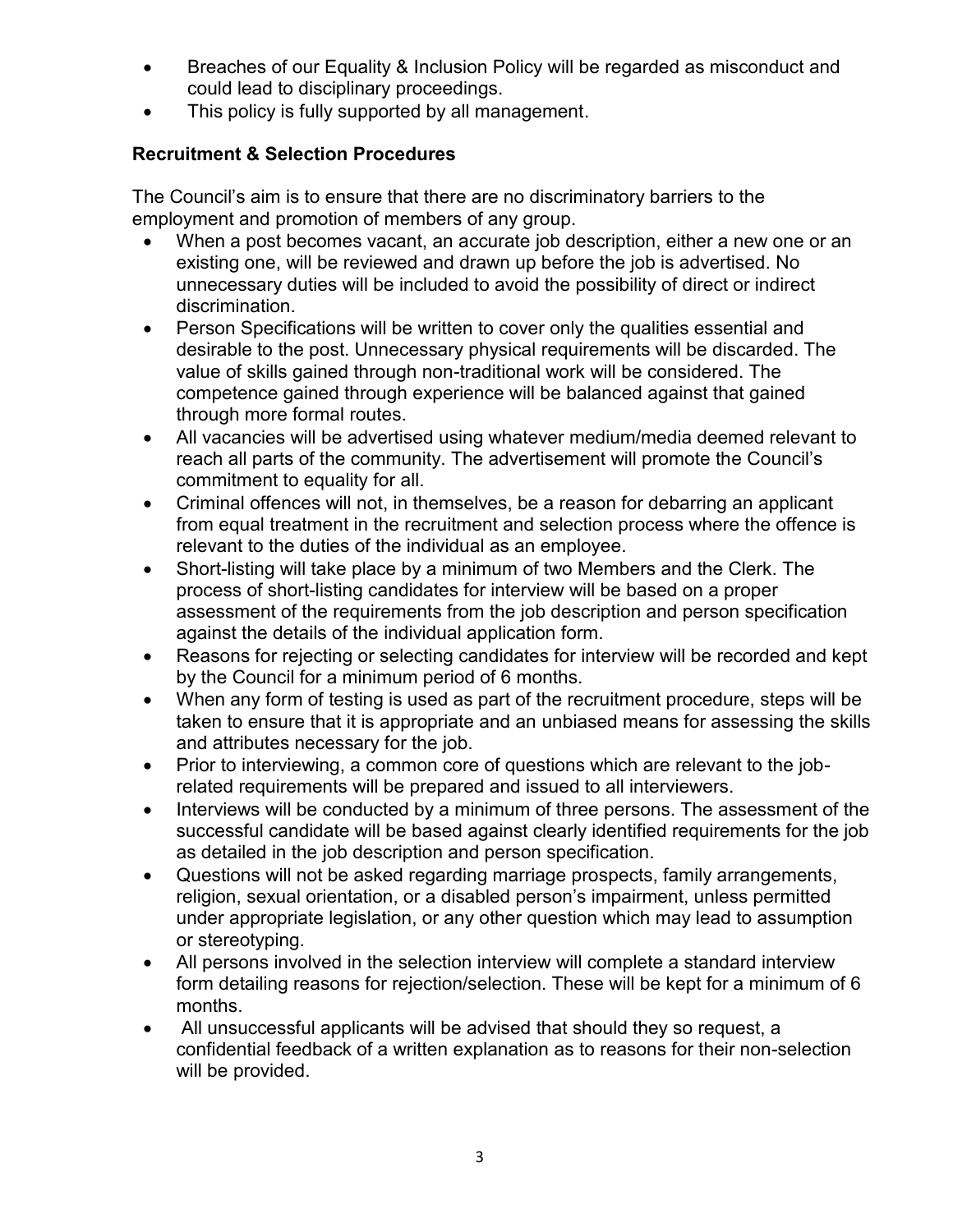Exit interviews will be conducted on all employees leaving the Council and their reasons for leaving will be detailed and recorded and kept for a minimum of 2 years.

#### **Training and Development**

The Council's induction course for new employees will include training on the Equality & Inclusion Policy. This will involve, at the very least, every new employee being given a copy of the Policy.

## **Pay, Grading and Conditions of Service**

- Pay, grading and conditions of service relevant to all posts will provide consistency, transparency and equality.
- Jobs will be evaluated by the same analytical and non-discriminatory method.

## **Dealing With Harassment/Discrimination**

The Council's aim is to reduce and prevent harassment and/or discrimination and ensure a safe and non-threatening environment for employees and the general public (refer to [Dignity at Work/Bullying and Harrassment Policy\)](https://www.enderbyparish.org.uk/uploads/enderby-parish-council---dignity-at-work-bullying-harrassment-policy---adopted-12th-april-2017.pdf).

The Council aims to provide individuals who believe they have been subject to harassment and/or discrimination with a means to have that complaint addressed and to deal with those employees who are found to be in breach of the procedure of the Council's Dignity at Work/Bullying and Harassment Policy under its [Disciplinary](https://www.enderbyparish.org.uk/uploads/disciplinary-grievance-arrangements---adopted-24-04-13.pdf)  [Procedure.](https://www.enderbyparish.org.uk/uploads/disciplinary-grievance-arrangements---adopted-24-04-13.pdf)

- All complaints will be dealt with through the Council's [Complaints Procedure](https://www.enderbyparish.org.uk/uploads/complaints-procedure-2014-12-10.pdf) and due regard will also be given to the Dignity at Work/Bullying and Harassment Policy.
- The procedure will take into account any complaint received on the grounds of gender, race, colour, ethnic or national origin, disability, marital status, caring responsibilities, trade union membership, age and sexual orientation.
- All employees will be made aware of the procedure.
- In proven cases of harassment and/or discrimination the employee(s) against whom the complaint was made, will be subject to the Council's disciplinary procedure.

#### **Reasonable Adjustments**

As an employer Enderby Parish Council will consult with its employees and make 'reasonable adjustments' to ensure that workplace requirements or practices do not disadvantage employees or potential employees with a disability.

# **4. Commitments as a Procurer of Goods and Services.**

The Parish Council is committed to ensuring that those contractors and others from whom goods and services are procured share and implement the values within this policy by demonstrating that all practicable steps are being taken to allow equal access and equal treatment in employment and service delivery for all, as appropriate to the nature of the contract concerned.